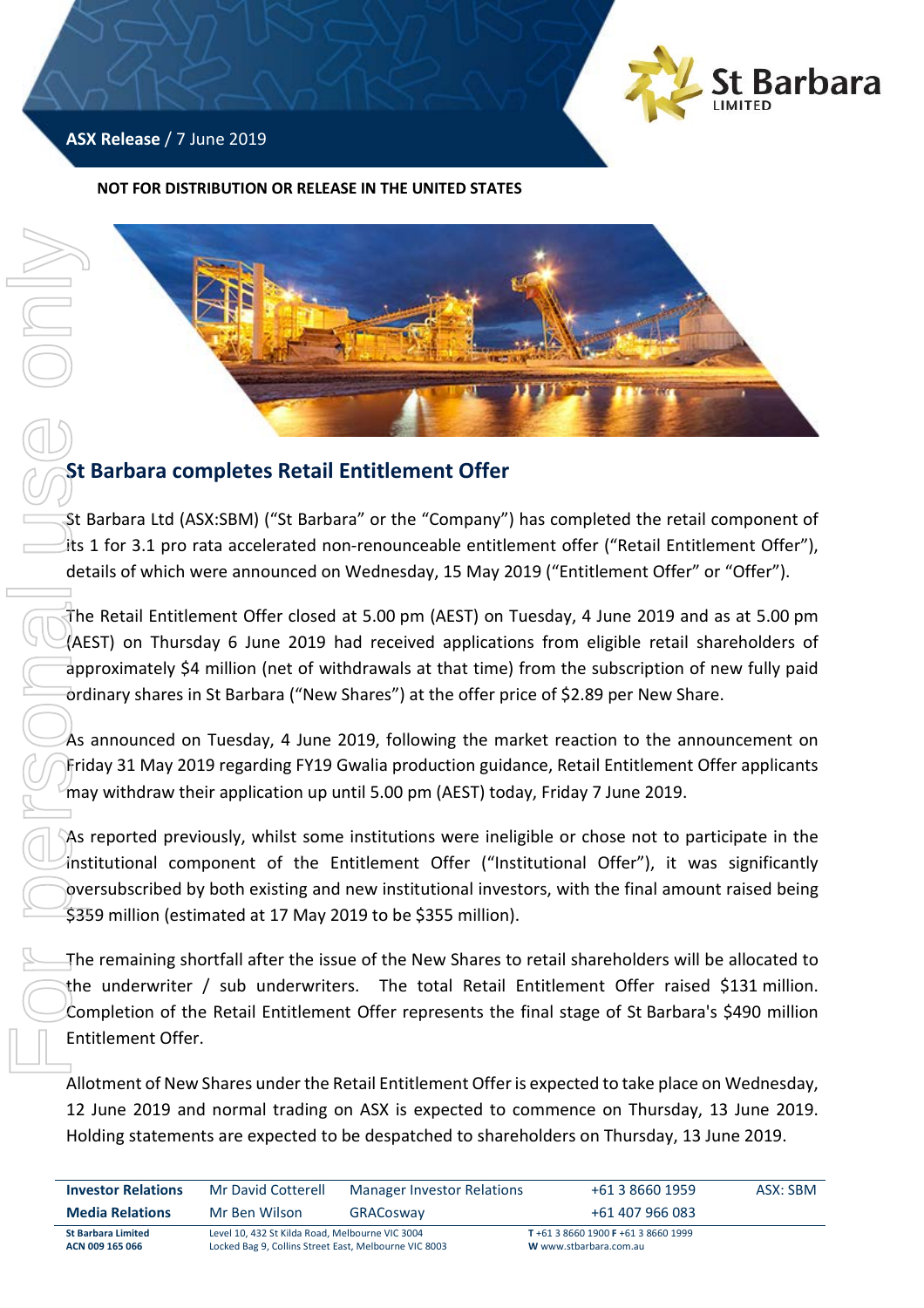New Shares issued under the Retail Entitlement Offer will rank equally in all respects with existing shares. Shareholders should confirm their holding before trading in New Shares.

As previously disclosed, Retail Entitlement Offer applicants who wish to withdraw their application for New Shares can do so prior to 5 pm (AEST) today, Friday 7 June 2019, by calling the St Barbara Offer Information Line on 1300 653 935 (within Australia) or +61 3 9415 4356 (outside Australia).

### **Share Registry contact details**

# **Retail Entitlement Offer Timetable**

| As previously disclosed, Retail Entitlement Offer applicants who wish to withdraw their application<br>for New Shares can do so prior to 5 pm (AEST) today, Friday 7 June 2019, by calling the St Barbara<br>Offer Information Line on 1300 653 935 (within Australia) or +61 3 9415 4356 (outside Australia).<br><b>Share Registry contact details</b>                                                                                                                                                                         |
|---------------------------------------------------------------------------------------------------------------------------------------------------------------------------------------------------------------------------------------------------------------------------------------------------------------------------------------------------------------------------------------------------------------------------------------------------------------------------------------------------------------------------------|
| Computershare Investor Services<br>www.investorcentre.com/au                                                                                                                                                                                                                                                                                                                                                                                                                                                                    |
| elephone:<br>Between 8.30 am and 5.00 pm (AEST, UTC +10 hrs), Monday to Friday.<br>+61 3 9415 4356<br>or 1300 653 935 (Australia only)<br>Facsimile:<br>+61 3 9473 2500                                                                                                                                                                                                                                                                                                                                                         |
| <b>Retail Entitlement Offer Timetable</b>                                                                                                                                                                                                                                                                                                                                                                                                                                                                                       |
| Date (AEST)<br>Event                                                                                                                                                                                                                                                                                                                                                                                                                                                                                                            |
| Settlement of New Shares issued under the Retail Entitlement<br>Tuesday, 11 June 2019<br>Offer                                                                                                                                                                                                                                                                                                                                                                                                                                  |
| Allotment of New Shares issued under the Retail Entitlement Offer<br>Wednesday, 12 June 2019                                                                                                                                                                                                                                                                                                                                                                                                                                    |
| Commencement of trading on ASX of New Shares issued under the<br>Thursday, 13 June 2019<br><b>Retail Entitlement Offer</b>                                                                                                                                                                                                                                                                                                                                                                                                      |
| Despatch of holding statements in respect of New Shares issued<br>Thursday, 13 June 2019<br>under the Retail Entitlement Offer                                                                                                                                                                                                                                                                                                                                                                                                  |
| All dates and times are indicative only and subject to change. Unless otherwise specified, all times and dates refer to Melbourne time. St Barbara and the underwriter<br>reserve the right to amend any or all of these dates and times subject to the Corporations Act, the ASX Listing Rules and other applicable laws. In particular, St Barbara<br>reserves the right to extend the closing date for the Retail Entitlement Offer, or to accept late applications under the Retail Entitlement Offer without prior notice. |
| <b>Acquisition of Atlantic Gold Corporation</b><br>St Barbara and Atlantic Gold Corporation (TSX-V:AGB) ("Atlantic") are proceeding with the<br>customary closing conditions precedent under the Canadian Plan of Arrangement Agreement<br>("Transaction") announced on 15 May 2019 for St Barbara to acquire 100% of the outstanding<br>common shares and options of Atlantic. Further details of the Transaction and the conditions                                                                                           |
| precedent are set out in the announcement of 15 May 2019.                                                                                                                                                                                                                                                                                                                                                                                                                                                                       |
| The Transaction is subject to customary commercial conditions, including court approvals, a<br>successful Atlantic shareholder vote, and no material adverse change to regulatory approvals.<br>Completion is anticipated to occur in July 2019.                                                                                                                                                                                                                                                                                |

### **Acquisition of Atlantic Gold Corporation**